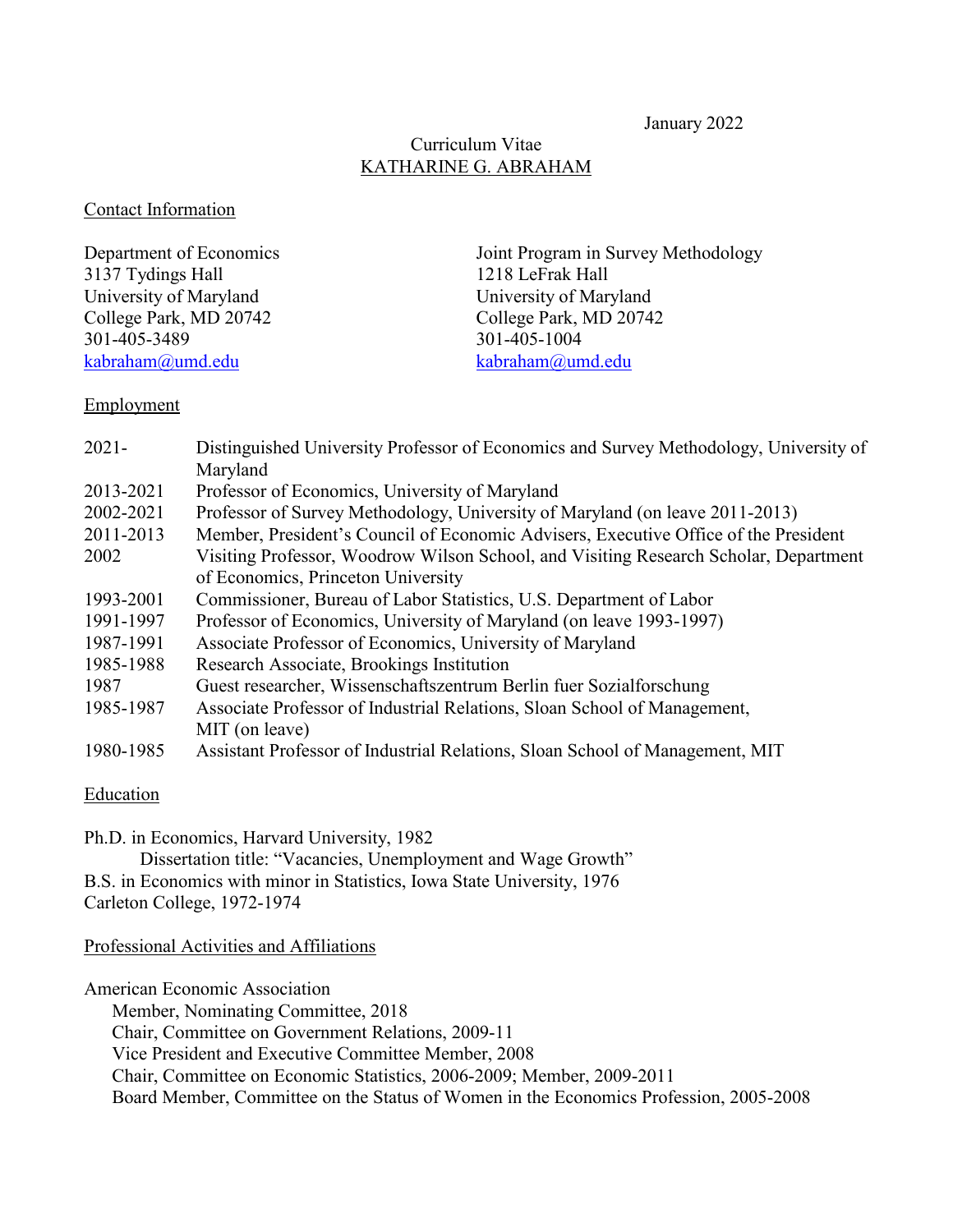Society of Labor Economists, President 2019-2020; Pres.-Elect 2018-2019; Vice-President, 2017-2018

National Academies of Science, Engineering and Medicine

- Member, Panel on Contingent Work and Alternate Work Arrangements, Committee on National Statistics, 2019-2020
- Chair, Panel on Re-engineering the Census Bureau's Annual Economic Surveys, Committee on National Statistics, 2015-2018
- Member, Committee on National Statistics, 2004-2010
- Chair, Panel Studying the Design of Nonmarket Accounts, Committee on National Statistics, 2002- 2004

Chair, Commission on Evidence-Based Policymaking, 2016-2017

IZA, Coordinator, Program in Labor Statistics, 2016-

Conference on Research in Income and Wealth, Chair, 2015-; Member, 1988-1993, 2003-2011, 2013-

Member, Academic Advisory Committee, Federal Reserve Bank of Chicago, 2015- Member, Panel of Economic Advisers, Congressional Budget Office, 2015- Member, Advisory Committee, Bureau of Economic Analysis, 2014- Member, Technical Panel on Assumptions and Methods, Social Security Advisory Board, 2015. Chair, Board of Overseers, Panel Study of Income Dynamics, 2009-2011; Member, 2006-2009 Member, Advisory Committee on Labour and Income Statistics, Statistics Canada, 2003-2007 Member, Technical Panel on Assumptions and Methods, Social Security Advisory Board, 2003 Member, Executive Board, Industrial Relations Research Association, 1995-1998

Consultant, New York City Patrolmen's Benevolent Association, 2004, 2007 and 2015.

Editorial positions:

Editorial Board, *ILR Review,* 2015- Co-editor, *Labour Economics*, 2006-2011 Editorial Board, *Industrial and Labor Relations Review*, 2003-2011 Advisory Board, *Journal of Economic Perspectives*, 2003-2006 Board of Reviewers, *Industrial Relations*, 1984-1993 Associate Editor, *Quarterly Journal of Economics*, 1985-1992 Assistant Editor, *Brookings Papers on Economic Activity*, 1985-1987

IZA Research Associate, 2016-

National Bureau of Economic Research, Research Associate, 1987-1993, 2002-2011, 2013-; Faculty Research Fellow, 1982-1985; Research Analyst, 1980-1982 Brookings Institution, Guest Scholar, 1988-1991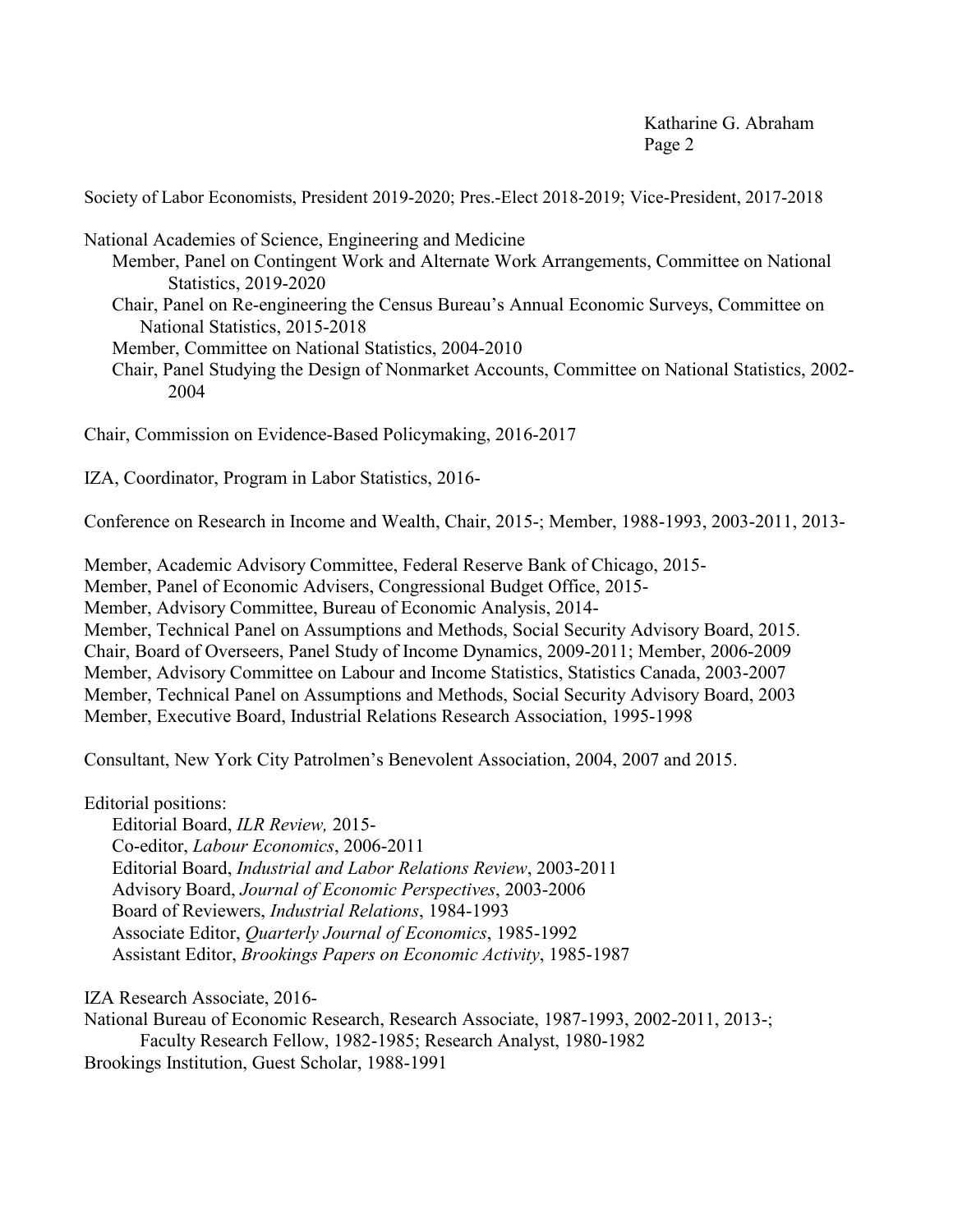Professional associations: American Economic Association, Labor and Employment Relations Association, American Statistical Association, National Association for Business Economics

### Honors and Awards

Distinguished Fellow, American Economic Association, elected 2020 Member, American Academy of Arts and Sciences, elected 2020 Academic Fellow, Labor and Employment Relations Association, 2020 Prize for Contributions to Data and Measurement, Society of Labor Economists, 2019 (inaugural award) Distinguished Service Award, Consortium of Social Science Associations, 2019 Susan C. Eaton Scholar-Practitioner Award, Labor and Employment Relations Association, 2013 Roger Herriot Award for Innovation in Federal Statistics, American Statistical Association, 2010 Fellow, Society of Labor Economists, elected 2007 Fellow, American Statistical Association, elected 2003 D. Sc., Iowa State University, 2002 Julius Shiskin Memorial Award for Economic Statistics, American Statistical Association, 2002 Distinguished Achievement Citation, Iowa State University Alumni Association, 1999 Senior Research Fellow. American Statistical Association/National Science Foundation/Bureau of Labor Statistics, 1989-1990 Outstanding Young Alumnus, Iowa State University, 1988 Invited Lectures (selected) Ruggles Memorial Lecture, International Association for Research in Income and Wealth, 2021 Distinguished Guest Lecture, Southern Economic Association, 2020 Presidential Address, Society of Labor Economists Annual Meeting, 2019 Keynote Address, Annual Meeting of the Retirement Research Consortium, 2018 Provost's Lecture, Barnard College, 2014 Fellows Lecture, Society of Labor Economics Annual Meeting, 2014 University Lecture, Iowa State University, 2014 Keynote Address, Winter Meeting of the Labor and Employment Relations Association, 2014 Keynote Address, Conference on Research in Income and Wealth, Measuring Economic Stability and Progress, 2012 Keynote Address, Federal Committee on Statistical Methodology Research Conference, 2009 W.J. Usery Distinguished Lecture, Georgia State University, 2009 Distinguished Lecture on Economics in Government, American Economic Association and Society of Government Economics, 2005 Keynote Address, Annual Meeting of the German Statistical Society, 2004 Provost's Distinguished Lectures, University of Notre Dame, 2003 Frederick V. Waugh Memorial Lecture, American Agricultural Economic Association, 1997 College of Behavioral and Social Sciences Excellence in Teaching Award, 1990

National Science Foundation Graduate Fellow, 1977-1980 Phi Beta Kappa and Phi Kappa Phi, Iowa State University, 1976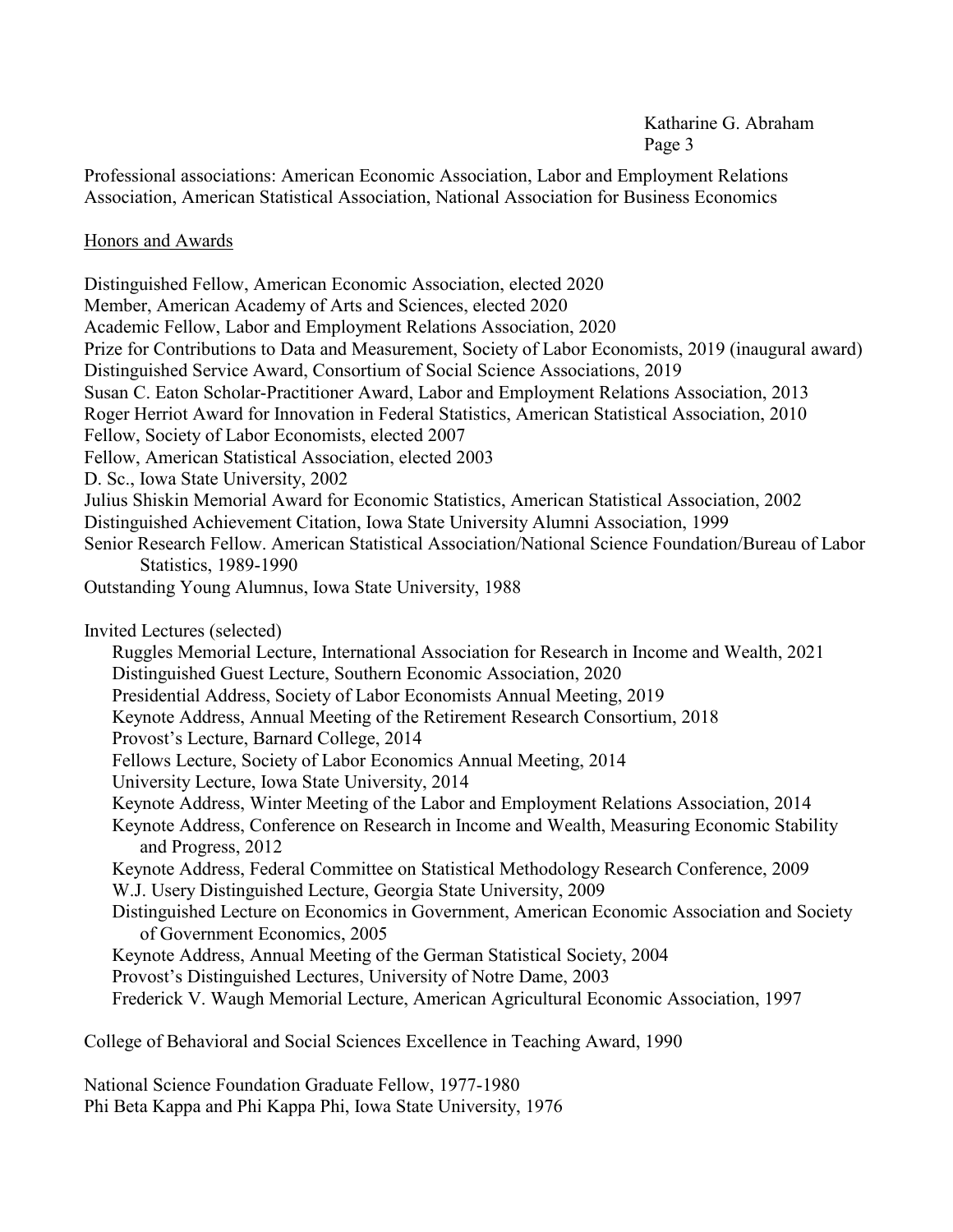# Publications

# A. Books

*Re-engineering the Census Bureau's Annual Economic Surveys*, edited with C. Citro, G. White and N. Kirkendall, Washington DC: National Academies Press, 2018.

*Labor in the New Economy*, edited with J.R. Spletzer and M. Harper, Chicago: University of Chicago Press, 2010.

*Beyond the Market: Designing Nonmarket Accounts for the United States*, edited with C. Mackie, Washington, D.C.: National Academies Press, 2005.

*Job Security in America: Lessons from Germany*, with S.N. Houseman, Washington, D.C.: Brookings Institution, 1993.

*New Developments in the Labor Market: Toward a New Institutional Paradigm*, edited with R.B. McKersie, Cambridge, Massachusetts: MIT Press, 1990.

## B. Journal Articles

"Behavioral Effects of Student Loan Repayment Plan Offerings on Borrowers' Career Decisions: Theory and Experimental Evidence," with E. Filiz-Ozbay, E. Ozbay and L. Turner, *Management Science*, 2021.

"Reconciling Survey and Administrative Measures of Self-Employment," with J.C. Haltiwanger, C. Hou, K. Sandusky, J.R. Spletzer, *Journal of Labor Economics*, October 2021, 825-860.

"Explaining the Decline in the U.S. Employment to Population Ratio: A Review of the Evidence," with M. Kearney, *Journal of Economic Literature*, September 2020, 585-643.

"Contract Work at Older Ages," with B. Hershbein and S. Houseman, *Journal of Pension Economics and Finance*, July 2020, 426-447.

"How Tight is the U.S. Labor Market?" with J.C. Haltiwanger and L. Rendell, *Brookings Papers on Economic Activity*, Spring 2020, 97-148.

"Framing Effects, Earnings Expectations and the Design of Student Loan Repayment Schemes," with E. Filiz-Ozbay, E. Ozbay and L. Turner, *Journal of Public Economics*, March 2020.

"Making Ends Meet: The Role of Informal Work in Supplementing Americans' Income," with S.N. Houseman, *Russell Sage Foundation Journal of the Social Sciences*, December 2019, 110-131.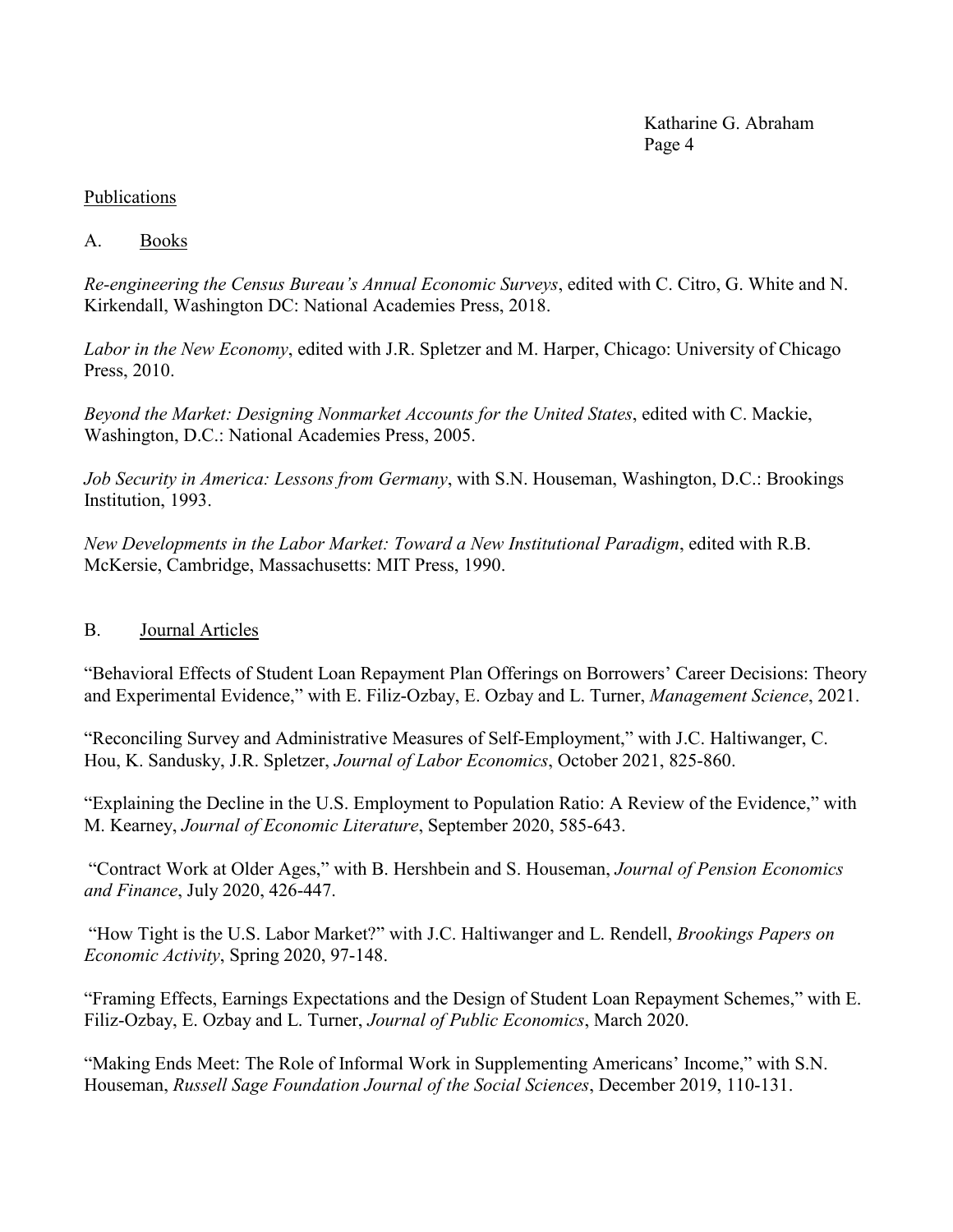"Probing for Informal Work Activity," with A. Amaya, *Journal of Official Statistics,* September 2019, 487-508.

"The Consequences of Long-term Unemployment: Evidence from Matched Employer-Employee Data," with J.C. Haltiwanger, K. Sandusky and J.R. Spletzer, *ILR Review*, March 2019, 266–299.

"The Market for Longevity Annuities," with B. Harris, *Journal of Retirement*, Spring 2016, 12–27.

"Is Skill Mismatch Impeding the Recovery and What Does the Answer Imply for Policy?" *ILR Review*, March 2015, 291-313

"Short-Time Compensation as a Tool to Mitigate Job Loss? Evidence on the U.S. Experience during the Recent Recession," with S. Houseman, *Industrial Relations*, October 2014, 543-567.

"Exploring Differences in Employment between Household and Establishment Data," with J.C. Haltiwanger, K. Sandusky and J.R. Spletzer, *Journal of Labor Economics,* April 2013, S129-S172.

"How Social Processes Distort Measurement: The Impact of Survey Nonresponse on Estimates of Volunteer Work in the United States" with S. Helms and S. Presser, *American Journal of Sociology*, January 2009, 1129-1165.

"Health-related Activities in the American Time Use Survey," with L. Russell and Y. Ibuka, *Medical Care,* July 2007, 680-685.

"Nonresponse in the American Time Use Survey: Who is Missing from the Data and How Much Does It Matter?", with A. Maitland and S. Bianchi, *Public Opinion Quarterly*, December 2006, 676-703.

"Financial Aid and Students' College Decisions: Evidence from the District of Columbia Tuition Assistance Grant Program," with M. A. Clark, *Journal of Human Resources*, Summer 2006, 578-610.

"What We Don't Know Could Hurt Us: Some Reflections on the Measurement of Economic Activity," *Journal of Economic Perspectives*, Spring 2005, 3-18.

"Towards a Cost-of-Living Index: Progress and Prospects," *Journal of Economic Perspectives*, Winter 2003, 45-58.

"Working to Improve the Consumer Price Index," with J. Greenlees and B. Moulton, *Journal of Economic Perspectives*, Winter 1998, 27-36.

"Firms' Use of Outside Contractors: Theory and Evidence," with S.K. Taylor, *Journal of Labor Economics*, July 1996, 394-424.

"Real Wages and the Business Cycle," with J.C. Haltiwanger, *Journal of Economic Literature*, September 1995, 1215-1264.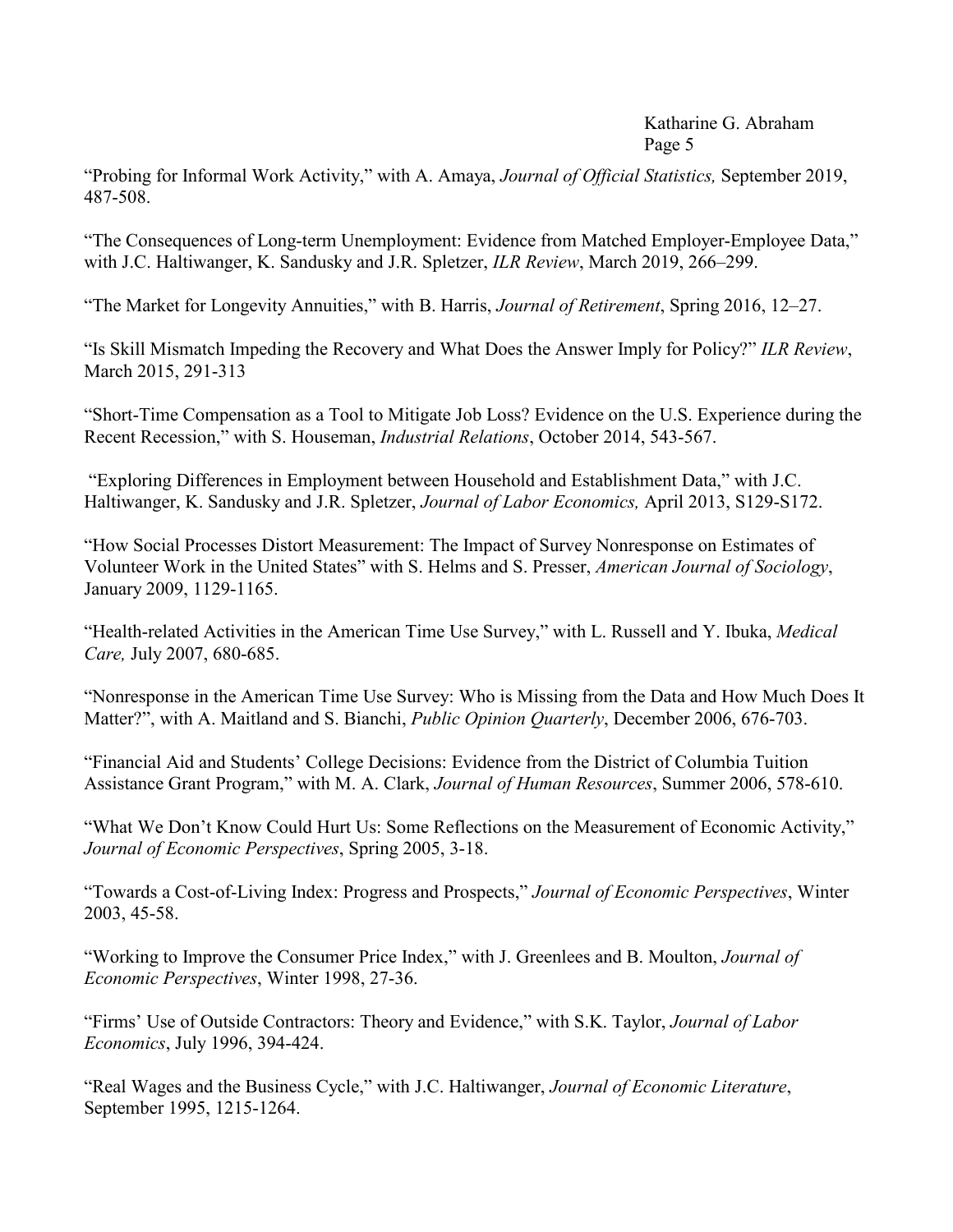"Job Security and Work Force Adjustment: How Different Are U.S. and Japanese Practices?" with S.N. Houseman, *Journal of the Japanese and International Economies*, December 1989, 500-521; revised version published in C.F. Buechtemann, ed., *Employment Security and Labor Market Behavior*, Ithaca, New York: ILR Press, 1993, 180-199.

"Returns to Seniority in Union and Nonunion Jobs: A New Look at the Evidence," with H.S. Farber, *Industrial and Labor Relations Review*, October 1988, 3-19.

"Help Wanted Advertising, Job Vacancies and Unemployment," *Brookings Papers on Economic Activity*, 1987:1, 207-243.

"Job Duration, Seniority and Earnings," with H.S. Farber, *American Economic Review*, June 1987, 278- 297.

"Cyclical Unemployment: Sectoral Shifts or Aggregate Disturbances?", with L.F. Katz, *Journal of Political Economy*, June 1986, 507-522.

"Structural/Frictional versus Deficient Demand Unemployment: Reply," *American Economic Review*, March 1986, 273-276.

"Length of Service and Promotions in Union and Nonunion Work Groups," with J.L. Medoff, *Industrial and Labor Relations Review*, April 1985, 408-420.

"Length of Service and Layoffs in Union and Nonunion Work Groups," with J.L. Medoff, *Industrial and Labor Relations Review*, October 1984, 87-97.

"Structural/Frictional versus Deficient Demand Unemployment: Some New Evidence," *American Economic Review*, September 1983, 708-724.

"Are Those Paid More Really More Productive?: The Case of Experience," with J.L. Medoff, *Journal of Human Resources*, Spring 1981, 185-216.

"Experience, Performance and Earnings," with J.L. Medoff, *Quarterly Journal of Economics*, December 1980, 703-736.

## C. Book Chapters and Contributions to Conference Proceedings

"Big Data for 21<sup>st</sup> Century Economic Statistics: The Future Is Now," in K. Abraham, R.S. Jarmin, B.C. Moyer and M.D. Shapiro, eds., *Big Data for 21st Century Economic Statistics,* with R.S. Jarmin, B.C. Moyer and M.D. Shapiro, Chicago: University of Chicago Press, forthcoming.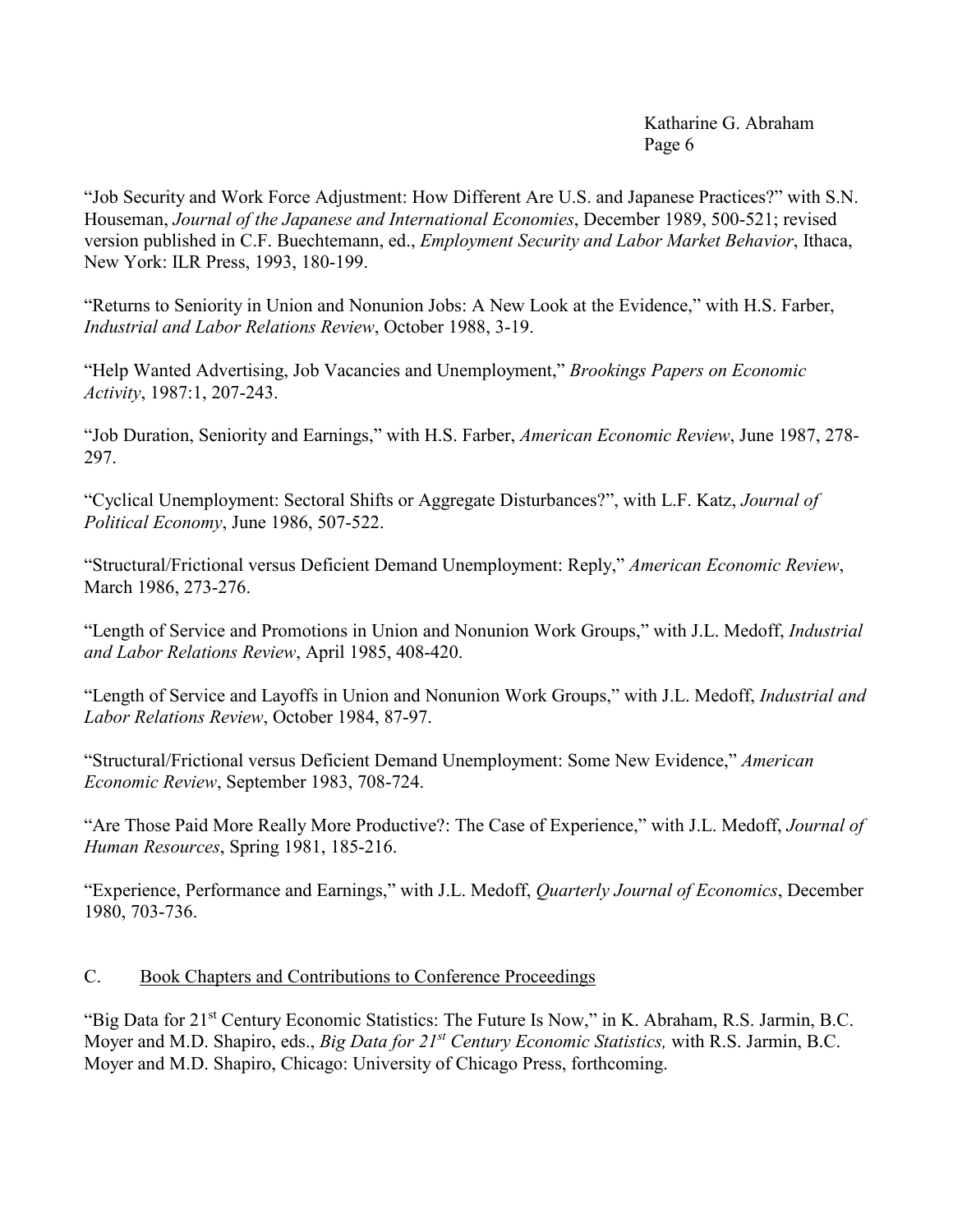"Measuring the Gig Economy: Current Knowledge and Open Issues," with J.C. Haltiwanger, K. Sandusky and J.R. Spletzer, in C. Corrado, J. Haskel, J. Miranda and D. Sichel, eds., *Measuring and Accounting for Innovation in the 21st Century*, Chicago: University of Chicago Press, 2021, 257-298.

"Reconciling Data Access and Privacy: Building a Sustainable Model for the Future," *Papers and Proceedings of the Hundredth and Thirty-First Annual Meeting of the American Economic Association,* May 2019, 409-413.

"The Rise of the Gig Economy: Fact or Fiction?", with J.C. Haltiwanger, K. Sandusky and J.R. Spletzer," *Papers and Proceedings of the Hundredth and Thirty-First Annual Meeting of the American Economic Association,* May 2019, 357-361.

"Expanded Measurement of Economic Activity: Progress and Prospects," in D. Jorgenson, S. Landefeld, and P. Schreyer, eds., *Measuring Economic Sustainability and Progress*, Chicago: University of Chicago Press, 2014, 25-42.

"Are the New Jobs Good Jobs?" with J.R. Spletzer, in K.G. Abraham, J.R. Spletzer and M. Harper, eds., *Labor in the New Economy*, Chicago: University of Chicago Press, 2010, 101-143.

"Accounting for Investments in Human Capital," *Survey of Current Business*, June 2010, 42-53.

"Addressing the Demand for Time Series and Longitudinal Data on Occupational Employment," with J.R. Spletzer, in S.N. Houseman and K.F. Ryder, eds., *Measurement Issues Arising from the Growth of Globalization: Conference Papers,* Washington, DC: National Academy of Public Administration and W.E. Upjohn Institute for Employment Research, August 2010, 69-87.

"New Evidence on the Returns to Job Skills," with J. Spletzer, *Papers and Proceedings of the Hundredth and Twenty First Annual Meeting of the American Economic Association*, May 2009, 52-57.

"Removing Barriers to Work for Older Americans," with S. Houseman, in T. Bartik and S. Houseman, eds., *A Future of Good Jobs*, Kalamazoo, MI: Upjohn Institute, 2008, 161-201.

"A Framework for Nonmarket Accounting," with C. Mackie, in D. Jorgenson, S. Landefeld and W. Nordhaus, eds., *A New Architecture for the U.S. National Accounts*, Chicago: University of Chicago Press, 2006, 161-192.

"Work and Retirement Plans among Older Americans," with S.N. Houseman, in R. Clark and O. Mitchell, eds., *Re-inventing the Retirement Paradigm*, New York and Oxford: Oxford University Press, 2005, 70-91.

"Changes in Unemployment Duration and Labor Force Attachment," with R. Shimer, in A.B. Krueger and R.M. Solow, eds., *The Roaring Nineties*, New York: The Russell Sage Foundation, 2002, 367-420.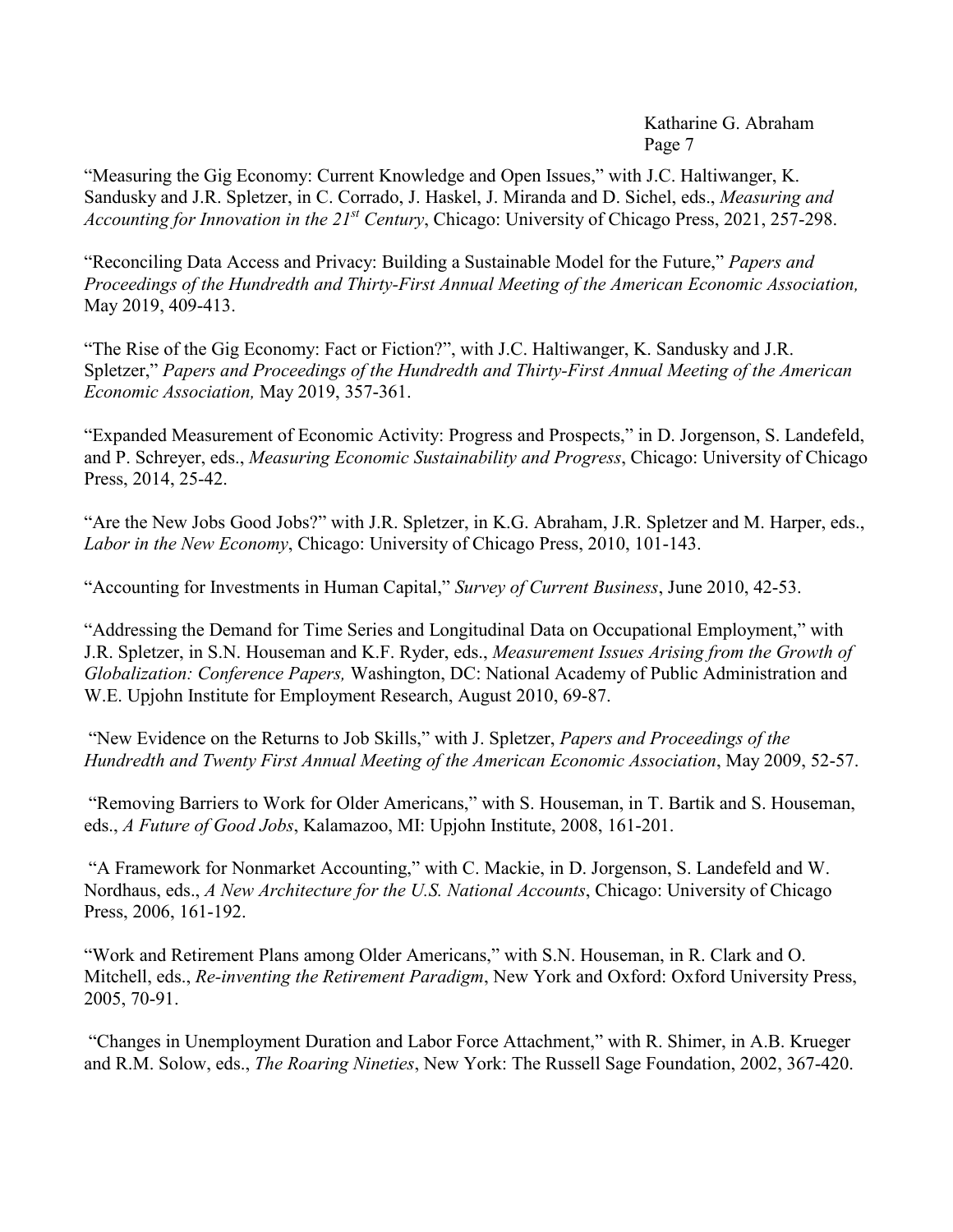"Why Do Different Wage Series Tell Different Stories?" with J. Spletzer and J. Stewart, *Papers and Proceedings of the Hundredth and Eleventh Annual Meeting of the American Economic Association,* May 1999, 34-39.

"Divergent Trends in Alternative Wage Series," with J. Spletzer and J. Stewart, in J.C. Haltiwanger, M. Manser and R. Topel, eds., *Labor Statistics Measurement Issues*, Chicago: University of Chicago Press, 1998, 293-325.

"Earnings Inequality in Germany," with S.N. Houseman, in R.B. Freeman and L.F. Katz, eds., *Differences and Changes in Wage Structure*s, Chicago: University of Chicago Press, 1995, 371-403.

"Labor Adjustment Under Different Institutional Structures," with S.N. Houseman, in F. Buttler et al, eds., *Institutional Frameworks and Labor Market Performance*, London: Routledge, 1995, 285-315.

"Does Employment Protection Inhibit Labor Market Flexibility? Lessons from Germany, France, and Belgium," with S.N. Houseman, in Rebecca M. Blank, ed., *Social Protection versus Economic Flexibility*, Chicago: University of Chicago Press, 1994, 59-93.

"Mismatch and Labour Mobility: Some Final Remarks," in F. Padoa-Schioppa, ed., *Mismatch and Labour Mobility*, London: Centre for Economic Policy Research, 1991, 453-481.

"Female Workers as a Buffer in the Japanese Economy," with S.N. Houseman, *Papers and Proceedings of the Hundredth and Fifth Annual Meeting of the American Economic Association*, May 1993, 45-51.

"Restructuring the Employment Relationship: The Growth of Market-Mediated Work Arrangements," in K.G. Abraham and R.B. McKersie, eds., *New Developments in the Labor Market: Toward a New Institutional Paradigm*, Cambridge, Massachusetts: MIT Press, 1990, 85-119.

"Flexible Staffing Arrangements and Employers' Short-term Adjustment Strategies," in R.A. Hart, ed., *Employment, Unemployment and Labour Utilization*, London: Unwin Hyman, 1988, 288-311.

"Employment Security and Employment Adjustment," with S.N. Houseman, *Proceedings of the Fortieth Annual Meeting of the Industrial Relations Research Association*, December 28-30, 1987, 44-54.

"Unemployment, Unsatisfied Demand for Labor, and Compensation Growth, 1956-1980," with J.L. Medoff, in M.N. Baily, ed., *Workers, Jobs and Inflation*, Washington, D.C.: The Brookings Institution, 1982, 49-88.

"Length of Service and the Operation of Internal Labor Markets," with J.L. Medoff, *Proceedings of the Thirty-Fifth Annual Meeting of the Industrial Relations Research Association*, December 28-30, 1982, 208-318.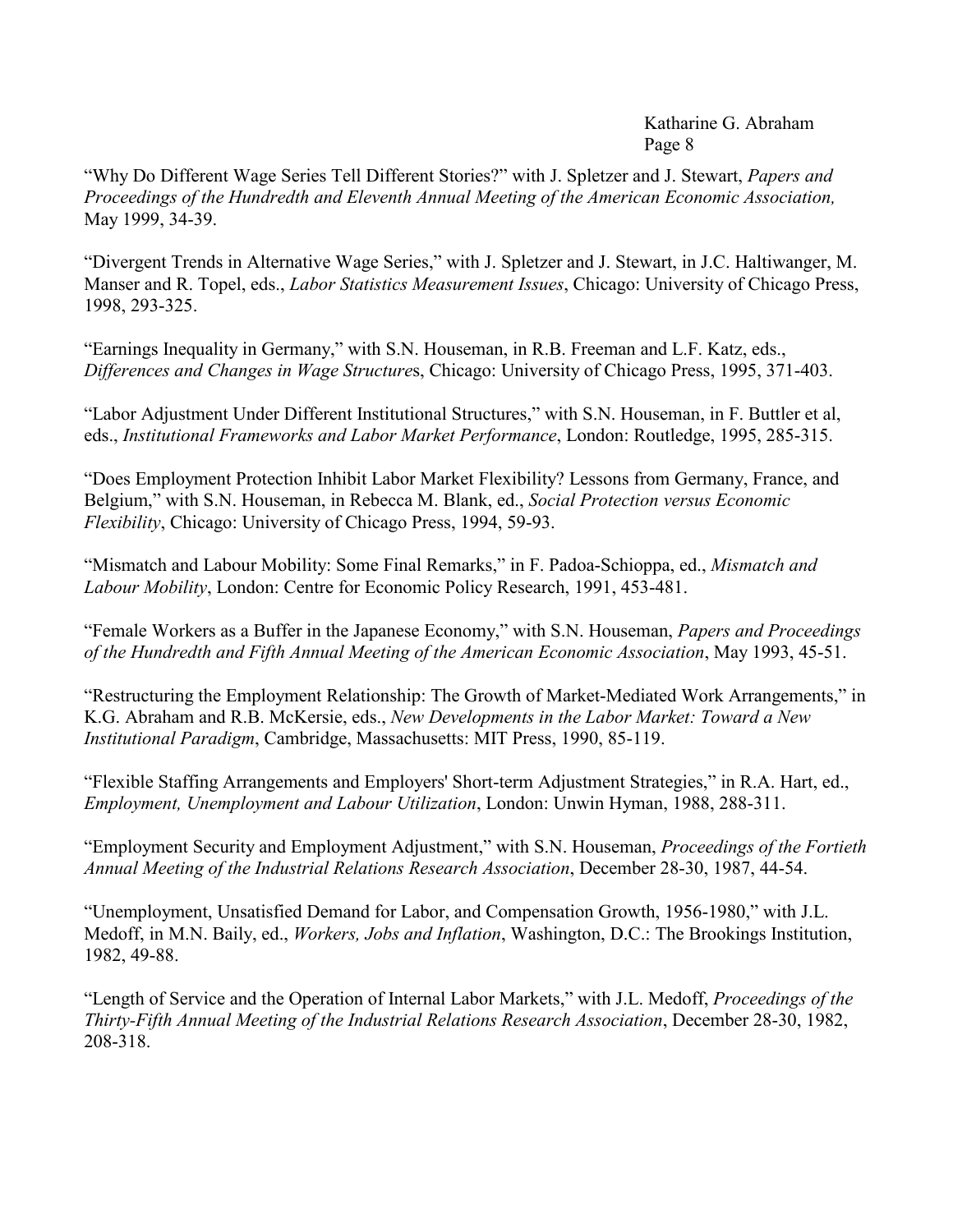### D. Comments and Reviews

Comment on J. Barrero, N. Bloom and S. Davis, "COVID-19 Is Also a Reallocation Shock," *Brookings Papers on Economic Activity,* Summer 2020, 372-380.

Comment on J. Bricker, A. Henriques, J. Krimmel and J. Sabelhaus, "Measuring Income and Wealth at the Top Using Administrative and Survey Data," *Brookings Papers on Economic Activity*, Spring 2016, 313-321.

Comment on M. Boldin and J. Wright, "Weather Adjusting Economic Data," *Brookings Papers on Economic Activity*, Fall 2015, 261-268.

Comment on A. Krueger, J. Cramer and D. Cho, "Are the Long-term Unemployed on the Margins of the Labor Market?" *Brookings Papers on Economic Activity*, Spring 2014, 281-287.

Comment on J. Abowd, et al, "The LEHD Infrastructure Files and the Creation of the Quarterly Workforce Indicators," in *Producer Dynamics: New Evidence from Micro Data*, T. Dunne, J.B. Jensen and M.J. Roberts, eds., Chicago: University of Chicago Press, 2009, 230-234.

Comment on R. Hall, "Cyclical Movements along the Labor Supply Function," in *Labor Supply in the New Century*, Boston: Federal Reserve Bank of Boston, 2008, 265-269.

Comment on J. Abowd, et al, "The Relation among Human Capital, Productivity, and Market Value: Building Up from Micro Evidence," in *Measuring Capital in the New Economy*, C. Corrado, J.C. Haltiwanger and D. Sichel, eds., Chicago: University of Chicago Press, 2005, 198-203.

Review of *At Home and Abroad: U.S. Labor Market Performance in International Perspective*, Francine D. Blau and Lawrence M. Kahn, New York: Russell Sage Foundation, 2002, in *Journal of Economic Literature*, June 2004, 532-533.

Comment on T. Bewley, "Labor Market Behavior," presented at *How Humans Behave: The Implications for Economic and Economic Policy*, a Federal Reserve Bank of Boston conference held in Chatham, Massachusetts, June 8-10, 2003.

Comment on M. Boskin et al, "The CPI Commission: Findings and Recommendations," and R.J. Gordon and Z. Griliches, "Quality Change and New Products," *Papers and Proceedings of the Hundredth and Ninth Annual Meeting of the American Economic Association*, May 1997, 94-95.

Comment on M. Boskin, "The CPI Commission," *Business Economics*, April 1997, 64-67.

Contribution to "Statistics Under the Spotlight: Improving the Consumer Price Index," *Proceedings of the Section on Government Statistics, Papers Presented at the Meeting of the American Statistical Association*, August 4-8, 1996, 54-56.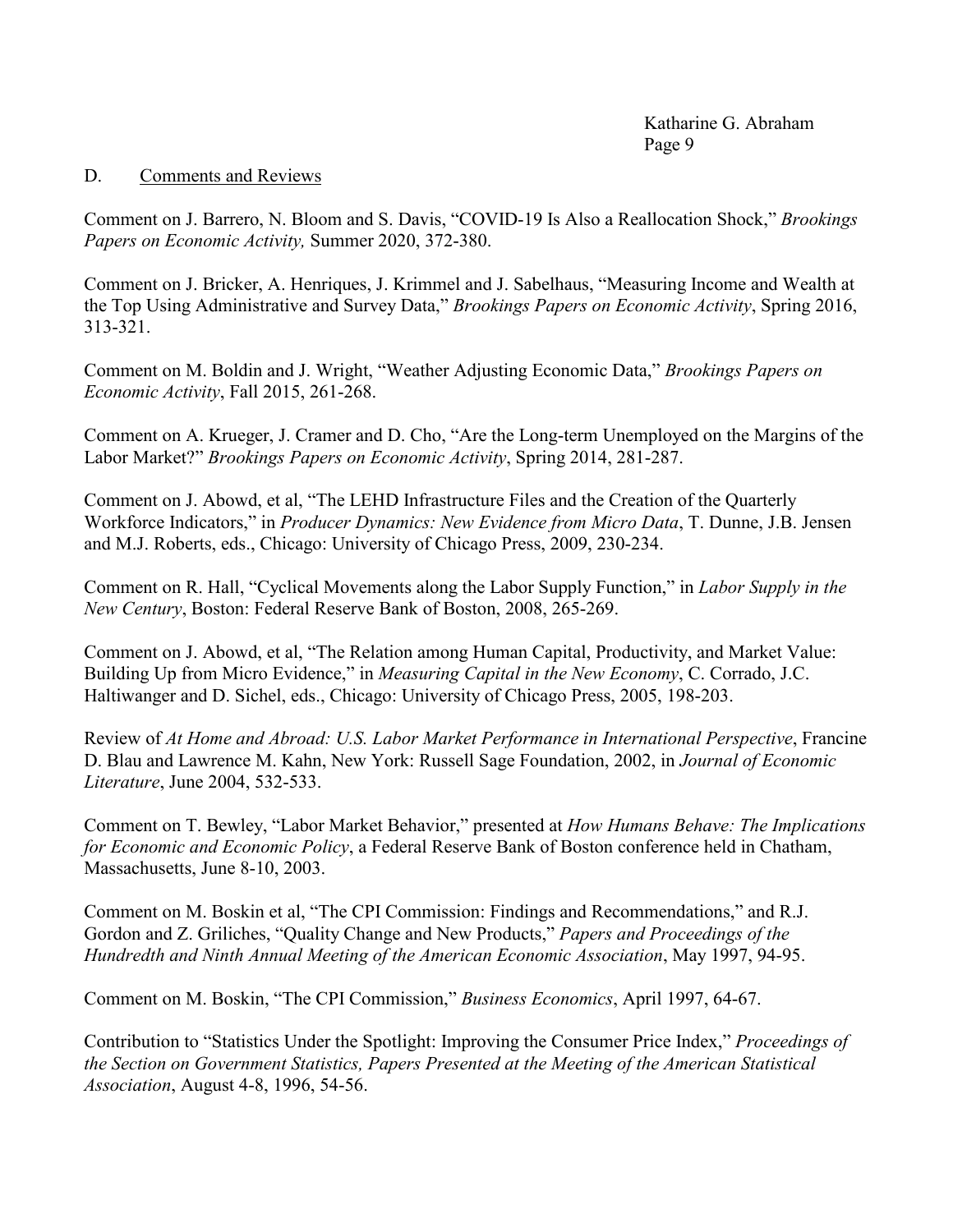Comment on J. Bishop, "Improving Job Matches in the U.S. Labor Market," *Brookings Papers on Economic Activity: Microeconomics*, 1993:1, 391-396.

Review of A. Weiss, *Efficiency Wages: Models of Unemployment, Layoffs and Wage Dispersion*, Princeton: Princeton University Press, 1990, in *Industrial and Labor Relations Review*, January 1993, 420-421.

Comment on P. Sherer and K. Lee, "Cores, Peripheries and More"; J. Rebitzer and T. Kochan, "The Management of Contract Workers and the Risks of Accidents"; and P. Way, "Staffing Strategies," *Proceedings of the Forty-Fourth Annual Meeting of the Industrial Relations Research Association*, January 3-5, 1992, 340-343.

Review of J.D. Owen, *Reduced Working Hours: Cure for Unemployment or Economic Burden*, Baltimore: Johns Hopkins University Press, 1989, in *Journal of Economic Literature*, September 1991, 1199-1201.

Comment on S. Korenman and B. Okun, "Gender Differences in Cyclical Unemployment," in R. Eberts and E. Groshen, eds., *Issues in Contemporary Labor Economics and Implications for Public Policy*, New York: W.E. Sharpe, 1991, 197-200.

Comment on L.M. Solnick, "Male and Female Quitting: The Case of Professionals and Managers," *Proceedings of the Forty-third Annual Meeting of the Industrial Relations Research Association*, December 28-30, 1990, 129-131.

Comment on S.J. Davis and J.C. Haltiwanger, "Gross Job Creation and Destruction: Microeconomic Evidence and Macroeconomic Implications," in O. Blanchard and S. Fischer, eds., *NBER Macroeconomic Annual*, vol. 4, Cambridge, Massachusetts: MIT Press, 1990, 169-177.

Comment on R. Hujer, O. Loewenbein and H. Schneider, "Wages and Unemployment," in H. Koenig, ed., *Economics of Wage Determination*, Berlin: Springer-Verlag, 1990, 325-327.

Comment on T.M. Smeeding, L. Rainwater and R. Simpson, "Comparative Cross-National Research on Income and Economic Well-Being: The Luxembourg Income Study," *Survey of Current Business,* March 1989, 67-68.

Comment on L.H. Summers, "Why Is the Unemployment Rate So Very High Near Full Employment?" *Brookings Papers on Economic Activity*, 1986:2, 384-389.

Comment on D.J.B. Mitchell, "Shifting Norms in Wage Determination" *Brookings Papers on Economic Activity*, 1985:2, 600-605.

Comments on T.N. Daymont and P.J. Andrisani, "Some Causes and Consequences of Disability Benefit Receipt," and D.R. Williams, "Evidence on the Racial Difference in the Discouraged Worker Effect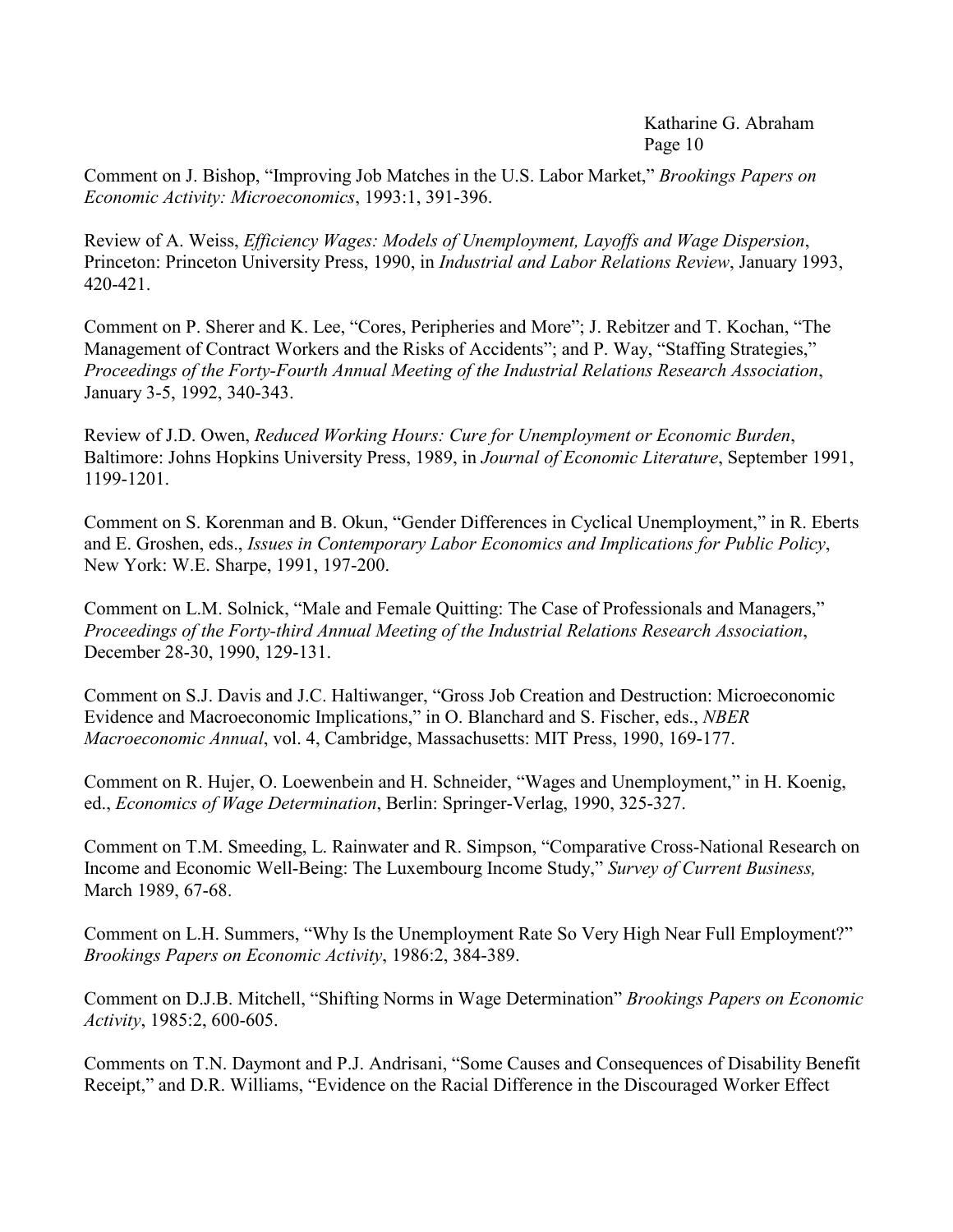Among Male Teenagers," *Proceedings of the Thirty-Sixth Annual Meeting of the Industrial Relations Research Association*, December 28-30, 1983, 207-209.

### E. Congressional Testimony

House Committee on Oversight and Government Reform, testimony on the report and recommendations of the Commission on Evidence-Based Policymaking, September 26, 2017.

Senate Committee on Banking, Housing and Urban Affairs, testimony on nomination to be a Member of the Council of Economic Advisers, March 8, 2011.

Subcommittee on Interstate Commerce, Trade and Tourism, Senate Committee on Commerce, Science and Transportation, testimony on the Gross Domestic Product as a measurement of national strength, March 12, 2008.

Joint Economic Committee, testimony on the Bureau of Labor Statistics' monthly Employment Situation report, multiple occasions, 1993 to 2001.

Subcommittee on Labor, Health and Human Services, Education and Related Agencies, House Committee on Appropriations, testimony on the Bureau of Labor Statistics' budget request, multiple occasions, 1993 to 2001.

Senate Committee on Health, Education, Labor and Pensions, testimony on the statistics collected by the Bureau of Labor Statistics on women's earnings as compared to men's, June 8, 2000.

Subcommittee on Human Resources, House Committee on Government Reform and Oversight, testimony on the Bureau of Labor Statistics' continuing efforts to improve the accuracy of the Consumer Price Index, April 29, 1998.

Subcommittee on Human Resources, House Committee on Government Reform and Oversight, testimony on the Bureau of Labor Statistics' continuing efforts to improve the accuracy of the Consumer Price Index, April 30, 1997.

House Committee on the Budget, testimony on the Bureau of Labor Statistics response to the final report of the Advisory Commission to Study the Consumer Price Index, March 12, 1997.

Senate Committee on Finance, testimony on the Bureau of Labor Statistics response to the final report of the Advisory Commission to Study the Consumer Price Index, February 11, 1997.

Senate Committee on the Budget, testimony on the Bureau of Labor Statistics response to the final report of the Advisory Commission to Study the Consumer Price Index, January 30, 1997.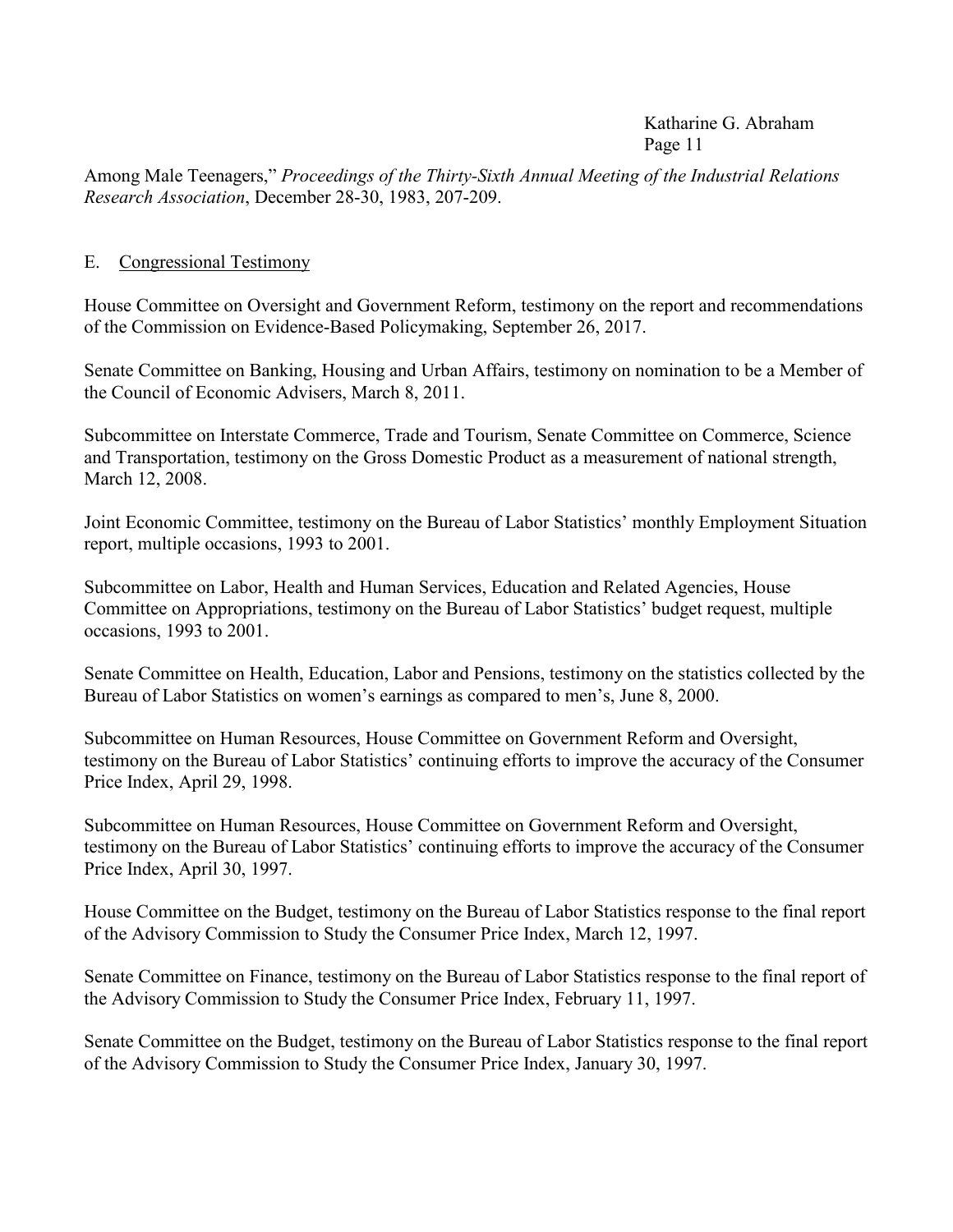Subcommittee on Government Management, Information and Technology, House Committee on Government Reform and Oversight, testimony on the Statistical Consolidation Act of 1995, March 22, 1996.

Senate Committee on Finance, testimony on the Consumer Price Index, March 13, 1995.

Subcommittee on Immigration, Refugees and International Law, House Committee on the Judiciary, testimony on the use of immigration policy to alleviate occupational shortages, July 21, 1987.

Subcommittee on Labor, Health and Human Services, Education, and Related Agencies, House Committee on Appropriations, testimony on behalf of the Consortium of Social Science Associations in support of funding for research and evaluation in the budget of the Employment and Training Administration of the Department of Labor, April 30, 1987.

Subcommittee on General Oversight and the Economy, House Committee on Small Business, testimony on the number of available jobs as compared to the number of unemployed persons, May 17, 1983.

### F. Policy Briefs

"Policies to Improve Workforce Services for Older Americans," with S.N. Houseman, Brookings Institution, November 2020.

"Extending Unemployment Insurance Benefits to Workers in Precarious and Nonstandard Arrangements," with S.N. Houseman and C. O'Leary, MIT Work of the Future Research Brief, November 2020.

"Most Self-Employed Workers are Independent Contractors," with B. Hershbein and S.N. Houseman, Upjohn Institute Policy Brief, April 2020.

"Better Financial Security in Retirement: Realizing the Promise of Longevity Annuities," Retirement Security Project Policy Brief, Brookings Institution, September 2015.

"Why Labor Force Participation Shrank and What It Means," *Milken Institute Review*, April 2015, 35- 45.

"Encouraging Work Sharing to Reduce Unemployment," with S.N. Houseman, in M.S. Kearney and B.H. Harris, eds., *Policies to Address Poverty in America*, Washington, DC: The Hamilton Project, June 2014, 129-135.

"Short-Time Compensation is a Missing Safety Net for U.S. Economy in Recession," with S.N. Houseman, *Employment Research*, W.E. Upjohn Institute newsletter, July 2009, p. 3.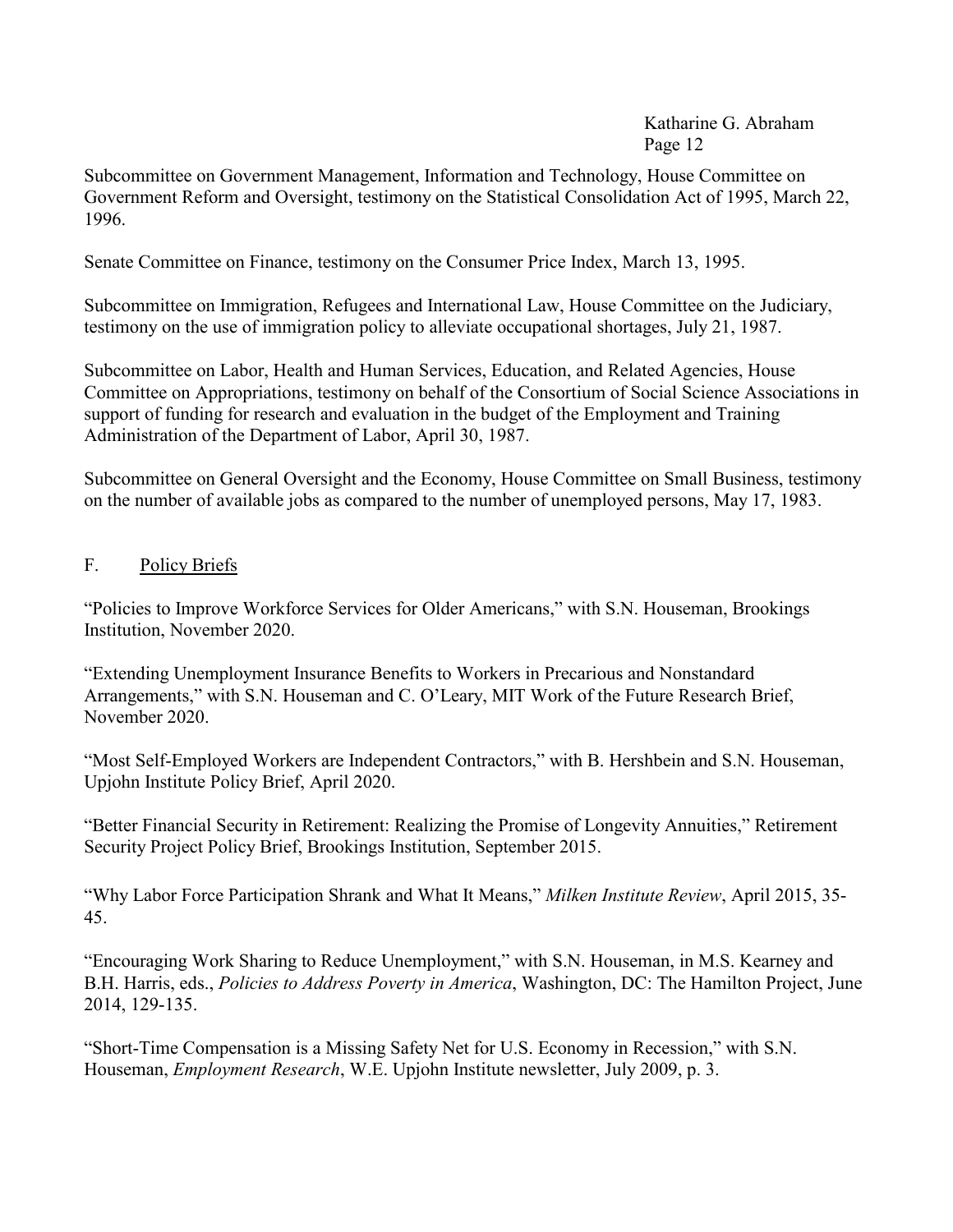"Work and Retirement Plans among Older Americans," with S. N. Houseman, *Employment Research*, W.E. Upjohn Institute newsletter, October 2004, 1-4.

"Job Security in America: A Better Approach," with S.N. Houseman, *Brookings Review*, Summer 1993, 34-35.

G. Other

*What Do We Know about Alternative Work Arrangements in the United States? A Synthesis of Research Evidence from Household Surveys, Employer Surveys, and Administrative Data,* with S.N. Houseman, report to the U.S. Department of Labor, September 2021.

*Contingent and Alternative Employment: Lessons from the Contingent Worker Supplement, 1995–2017*, with S.N. Houseman, report to the U.S. Department of Labor, October 2020.

"The Potential of Naturally Occurring Data," *2020 Virtual Symposium: A Compendium*, Washington, DC: Data Foundation, 2020, 7-11.

"Since Work is Rare, It's Time to Share," with S.N. Houseman, *Wall Street Journal* commentary, May 11, 2020.

"What is Happening to Unemployment in the Post-Covid-19 Labor Market?," *IZA World of Labor* commentary, May 4, 2020.

"The Smart Way to Save Jobs in the Time of Coronavirus," with S.N. Houseman, *Politico* commentary, March 18, 2020.

"Time for Action to Improve Government Data Analysis," with R. Haskins, *The Hill* commentary, September 4, 2018 (online edition).

"Realizing the Vision of Evidence-Based Policymaking," with R. Haskins, *Roll Call* commentary, November 14, 2017 (online edition).

*The Promise of Evidence-Based Policymaking*, final report of the Commission on Evidence-Based Policymaking, with R. Haskins, S. Glied, R. Groves, R. Hahn, H. Hoynes, J. Liebman, B. Meyer, P. Ohm, N. Potok, K. Mosier, R. Shea, L. Sweeney, K. Troske, and K. Wallin, September 2017.

*Demonstration and Evaluation of the Short-Time Compensation Program in Iowa and Oregon: Final Report to the Department of Labor*, S. Houseman, F. Bennici, S. Labin, C. O'Leary and R. Sigman, 2017.

"Don't Starve the BLS," with S.J. Davis and J.C. Haltiwanger, *Roll Call* commentary, October 9, 2015 (online edition).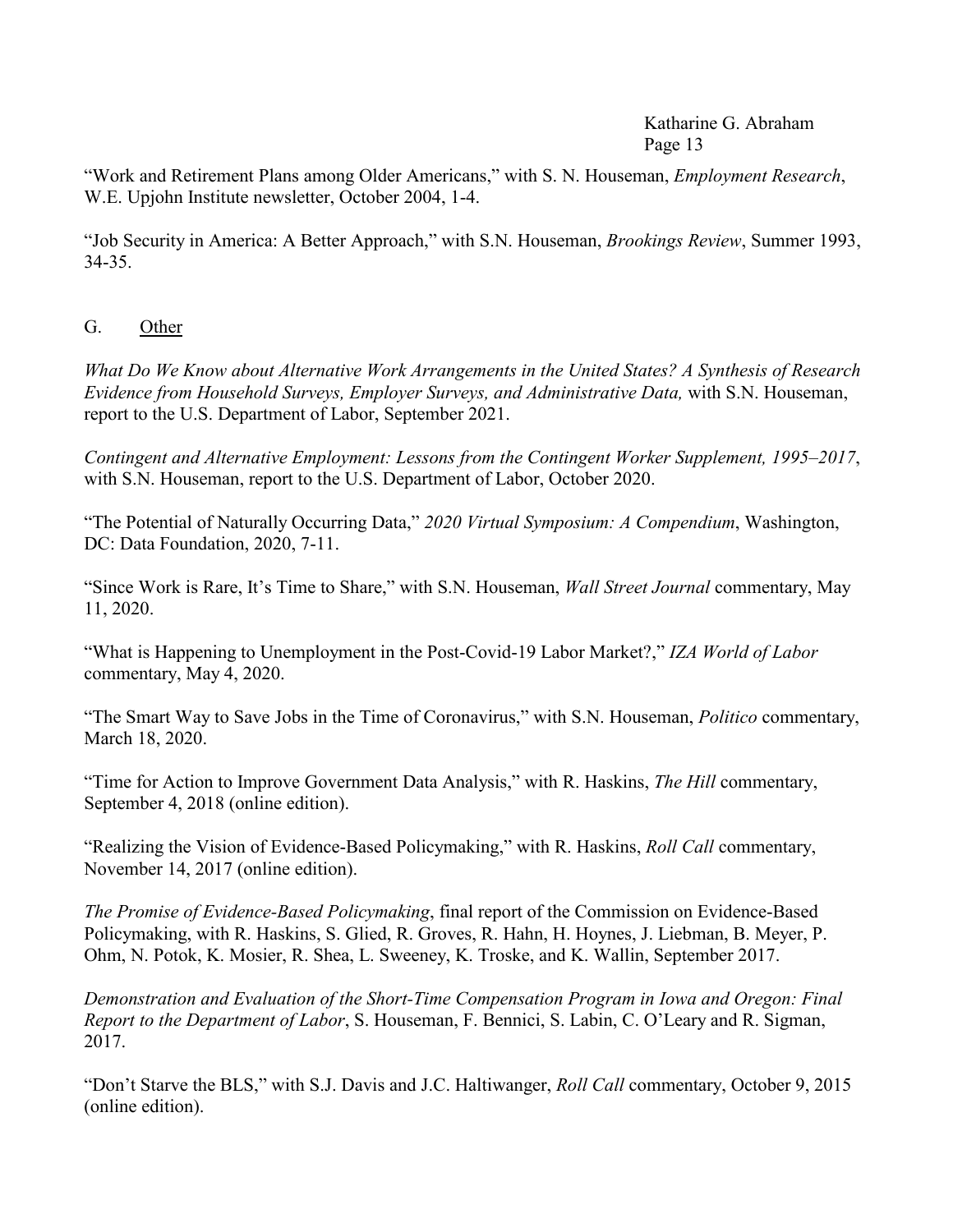"The Pendulum Will Swing Back: Essay in Commemoration of the Monthly Labor Review's Centennial," *Monthly Labor Review,* August 2015 (online publication).

"Celebrating Relevant, Reliable and Objective Labor Market Statistics," *ILR Review*, May 2014, 569- 573.

"The Shutdown's Data Blackout," with J.C. Haltiwanger, *New York Times* op-ed, October 4, 2013 (online edition).

"American Time Use Survey Data Extract System: Version 2.4 (machine-readable database), with S.M. Flood, M. Sobek, and B. Thorn, Maryland Population Research Center, University of Maryland, College Park, Maryland, and Minnesota Population Center, University of Minnesota, Minneapolis, Minnesota, 2011. Data extract system accessible online at [www.atusdata.org.](http://www.atusdata.org/)

"American Time Use Survey Data Extract Builder (ATUS-X)," with S.M. Flood, *International Journal for Time Use Research*, 6(1): 2009, 167-168.

"Meeting Policy-Makers' Information Needs: Lessons from the U.S. Experience," in A. Deaton and V. Kozel, eds., *The Great Indian Poverty Debate*, Delhi: Macmillan India Ltd., 2005, 27-34.

"Microdata Access and Labor Market Research: The U.S. Experience," *Allgemeines Statistisches Archiv*, June 2005, 121-139.

"An Academic Economist in the Federal Bureaucracy," *Newsletter of the Committee on the Status of Women in the Economics Profession*, Fall 2004, 4-5.

"Data for Managing Tight Labor Markets: The New Job Openings and Labor Turnover Survey," *Chance*, Spring 2003, 58-62.

"A View from the Federal Statistical System," *Proceedings from the Annual Meeting of the American Agricultural Economics Association*, December 1997, 1394-1400.

"The State of Our Economic Intelligence: Where We've Been and Where We're Going," speech printed in proceedings of conference on the Employment Act of 1946, Jerome Levy Economics Institute, April 25-26, 1996, 12-17.

"The Consumer Price Index: What Does It Measure?" *Challenge*, May/June 1995, 59-62.

*The Maryland Human Resource System,* with J.C. Haltiwanger, report prepared for the Joint Committee on Economic Development of the Maryland legislature, November 1989.

"Too Few Jobs," *Washington Post* op-ed, 1982.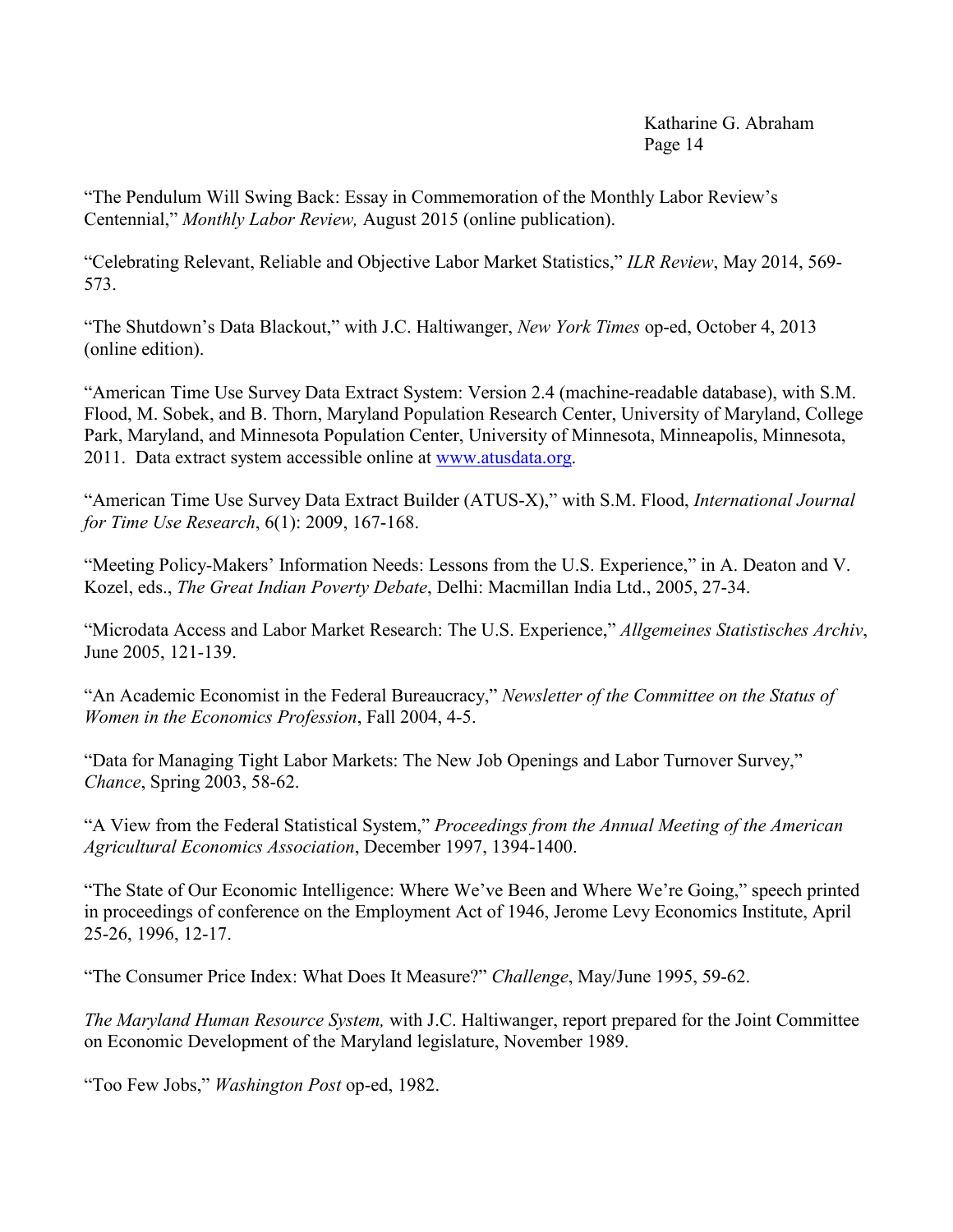### Unpublished Papers

"Driving the Gig Economy," with J.C. Haltiwanger, K. Sandusky, J.R. Spletzer, July 2018; updated December 2021.

"Independent Contract, Informal, and Online Intermediary Work: Preliminary Evidence on Developing Better Measures in Household Surveys," with B. Hershbein and S.N. Houseman, June 2019.

"Self-Employment in the Transition to Retirement," with J.C. Haltiwanger, C. Hou, K. Sandusky and J.R. Spletzer, October 2018.

"Better Financial Security in Retirement? Realizing the Promise of Longevity Annuities," with B. Harris, November 2014; updated February 2015.

"The Cyclical Behavior of Employment: Does it Matter Whether You Ask Households or Employers?" with J.C. Haltiwanger, K. Sandusky, and J.R. Spletzer, January 2014.

"Labor Market Dynamics during the Transition of a Socialist Economy," with M. Vodopivec, October 1993.

"The Distributional Effects of Employment Adjustment Practices in Japan versus the United States," with S.N. Houseman, September 1990.

"Regional Labor Market Responses to Demand Shocks: A Comparison of the United States and Germany," with S.N. Houseman, paper presented at the Association for Public Policy Analysis and Management meetings, San Francisco, October 18-20, 1990.

"Has the Natural Rate of Unemployment Fallen?", June 1988.

"Aggregate Downturns and Secular Adjustments," with L.F. Katz, December 1985.

"Involuntary Terminations Under Explicit and Implicit Employment Contracts," with J.L. Medoff, National Bureau of Economic Research Working Paper No. 634, February 1981.

"An Economic Analysis of the Department of Labor's h(2) Program," with J.L. Medoff, March 1979.